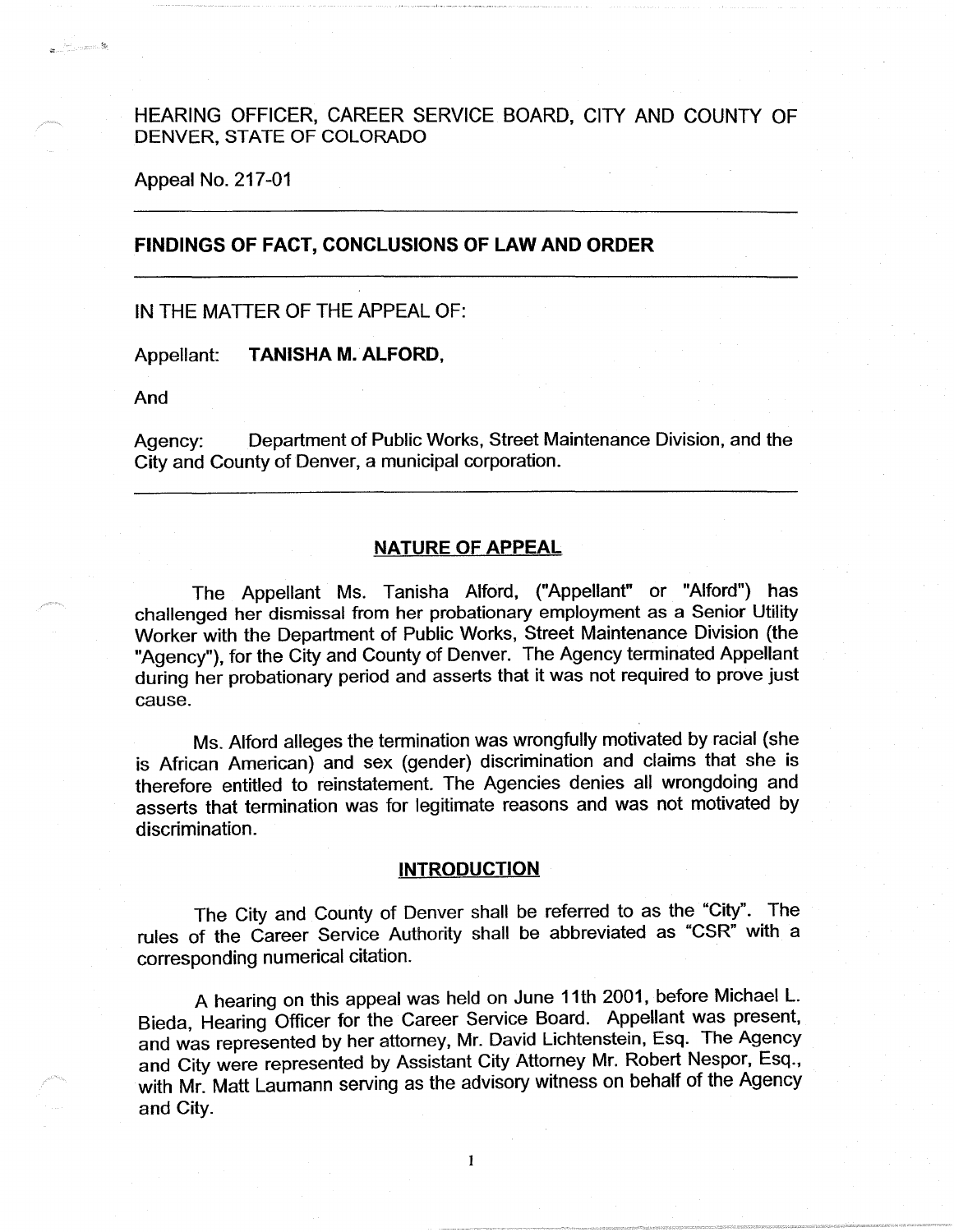The following witnesses were called and testified at hearing: Mr. Shane Savage from Street Maintenance Division; Mr. Emory Davis, Operations Supervisor; Mr. Wes Gatrell, supervisor for Street Maintenance Division; Mr. Lamar Brant, Equipment Operator Specialist; Mr. Rich Marin, Senior Utility Worker; Mr. Levi Chavez, Senior Utility Worker; Mr. Jeff Goad, Equipment Operator; Mr. John Perez, Equipment Operator; Mr. Matt Laumann, Field Superintendent for the Agency; Mr. Steve Garcia, Director of Street Maintenance; and the Appellant, Ms. Tanisha Alford. Exhibits 1 - 7 were admitted into evidence by stipulation and were considered in this decision.

#### **ISSUES ON APPEAL**

Whether the Appellant has proved by a preponderance of the evidence that the Agency's decision to terminate her probationary employment was the result of discrimination based upon race or sex.

#### **JURISDICTION**

The Appellant was notified of the Agency's action terminating her probationary employment by letter dated March 13, 2001. Since this was not a disciplinary action, no predisciplinary meeting was held or required. The Appellant filed her appeal with the Career Service Hearing Office on March 22, 2001. Although the Agency raised jurisdiction as an issue in its Pre-hearing statements, it offered no evidence or argument in support of its challenge. The Appellant has not contested the jurisdiction of the Hearing Office to hear and decide this appeal.

Based upon these facts the Hearing Officer finds that this appeal has been timely filed, and that under CSR §§ 19-10 (c) and 19-27, the Hearing Officer has jurisdiction and authority to affirm, reverse or modify the actions of the Agency giving rise to this proceeding.<sup>1</sup>

 $1$  CSR § 19-10(b) provides:

#### Actions Subject to Appeal

An applicant or employee who holds career service status may appeal the following administrative actions relating to personnel.

c) Discriminatory actions: Any action of any officer or employee resulting in alleged discrimination because of race, color, creed, national origin, sex, age political affiliation, sexual orientation, or disability including:

\* \* \* CSR §19-27 provides:

\* \* \*

\* \* \*

The Hearings Officer shall issue a decision in writing affirming modifying, or reversing the action, which gave rise to the appeal. This decision shall contain findings on each issue and shall be binding upon all parties.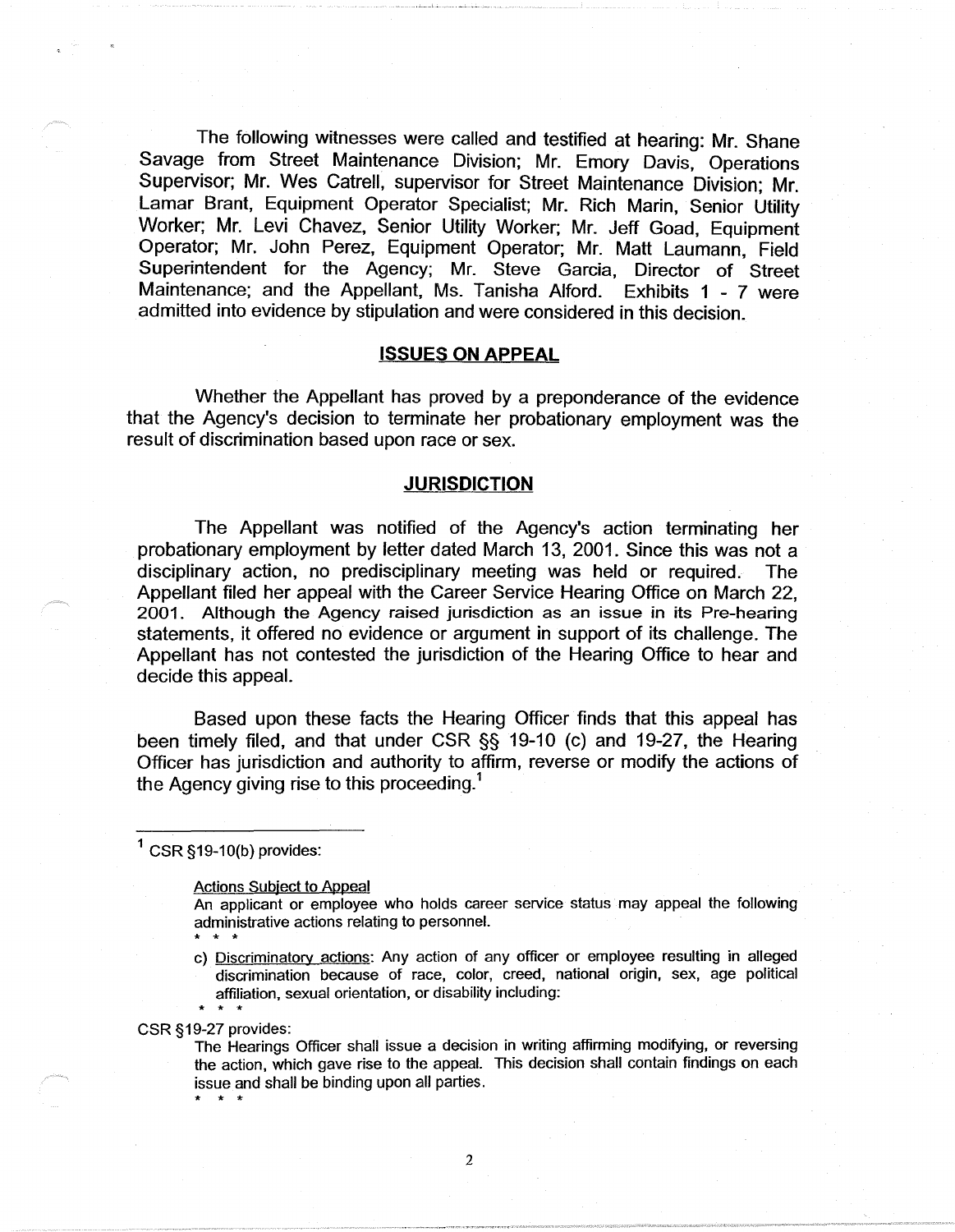## **RELEVANT FACTS**

### Prior Discipline, Warnings and Performance Record.

The previous disciplinary record of the Appellant is not in issue in this proceeding.

### **Background**

Alford's immediate supervisor is Mr. John Perez. It is unclear from the record as to her second level supervisor. Ms. Alford started out as an on-call employee in 1999. In approximately October of 2000, she gained probationary status for six months. Her duties involved minor unskilled labor, including fieldwork with the paving crew, crack seal crew and similar types of manual labor. In February 2001 Mr. Perez became her immediate supervisor. Within a few weeks thereafter her probationary employment was terminated.

Alford claims her termination was due to discrimination. In support of her claim she introduced testimony that:

- At one point her supervisor, John Perez had advised her that she could not "call her daddy" (referring to one of the other supervisors) every time she had a problem.
- That no one ever told her there were problems with her work prior to Perez. (However, the evidence does not support this contention.)
- That on occasion, Perez brought up her personal relationship with her significant other in a joking manner. Appellant claims she was offended by these comments, however she never reported them. That at one point Perez asked her if she was getting married to her significant other.
- That Perez occasionally referred to her as "this little girl".
- That Perez on one occasion made a comment about an African American coworker, allegedly stating that "those brothers are not too swift", supposedly referring to African American males in general.

In support of its decision to terminate the Appellant's probationary employment the Agency established by a preponderance of the evidence that:

She could not keep up with the paving crew, because it was hard physical labor. She was unable to do it because it was too physically demanding for her. (She had to be put on the "crack seal" crew, which was less physically demanding.) Even her own witness, Wes

3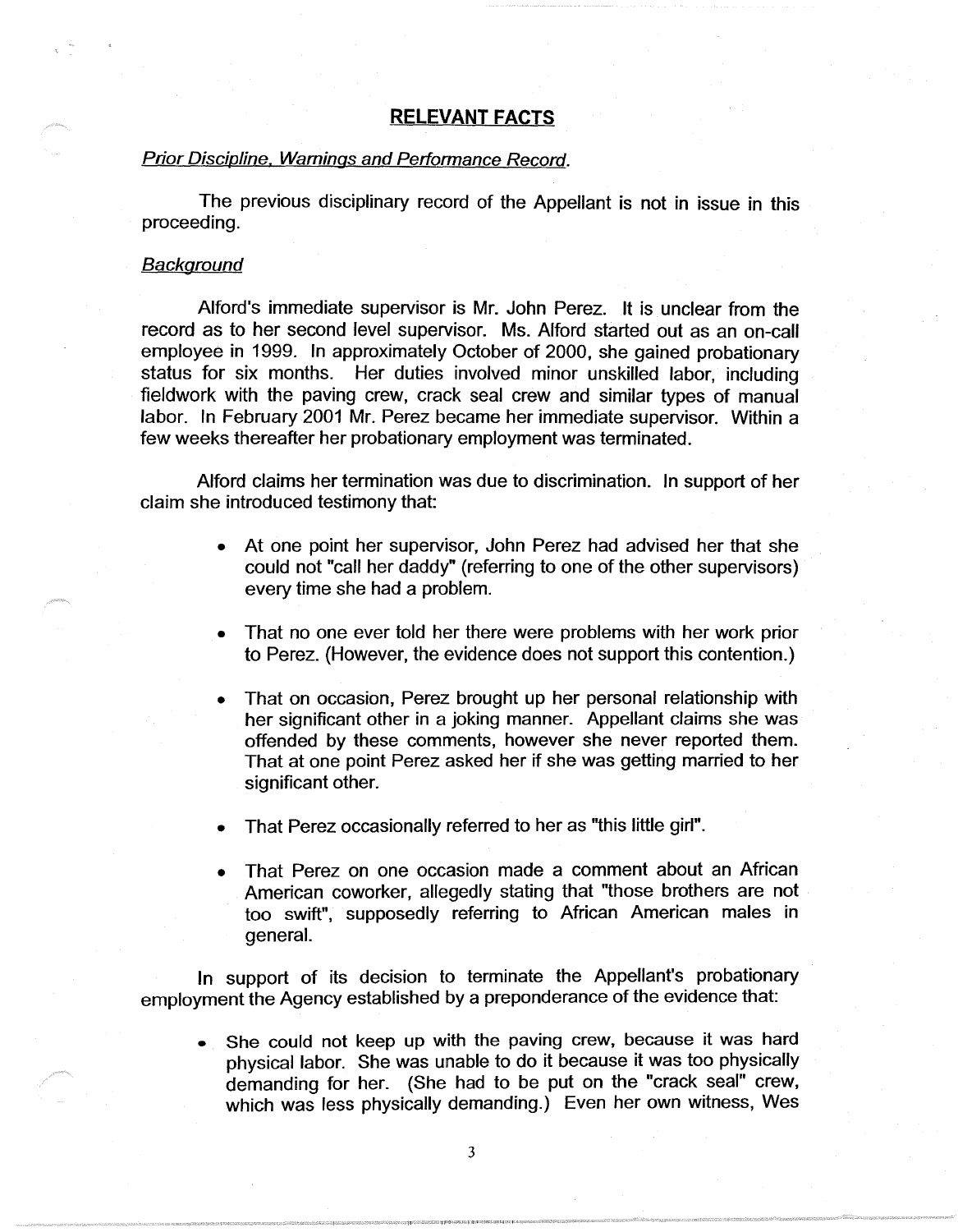Gatrell testified that she was unable to do the work and she could not keep up. He admitted that he had to assign her to less demanding work. Alford did not like either the paving crew or the crack seal crew.

- Alford indicated to other employees that she did not like working the crack seal crew.
- She had difficulty interacting and getting along with other crewmembers.
- She had been warned about her attitude on previous occasions by supervisors other than Perez. Shane Savage testified that he was concerned about her attitude and that she had been disrespectful to some of the other employees. He had talked to Alford about her attitude and especially the fact that she did not associate with the other crewmembers. Apparently her attitude improved after that, but only for a short period of time.
- In November of 2000, she was specifically asked if she was experiencing any gender or racial harassment from other employees. She denied any such harassment and complained only that sometimes she felt that other employees did not make her feel comfortable or that occasionally they "picked" on her.
- There had been concern by her supervisors that Alford was disrespectful to supervisors and other employees.
- Perez and Alford had a friendly relationship. They were seen by other employees to "joke" around and occasionally to "play around". This indicates that Perez had no personal animosity or bias towards Alford.
- Perez had complained to other employees prior to her termination that he had concerns with Alford's work performance and work habits. He was known to "get on her" about her performance.
- On one occasion, Alford was supposed to be helping clean snow plows, but instead was seen driving a tandem truck. When Alford was told by her supervisor Perez to go to the Fox location to work on a crew cleaning plows, Alford became angry and upset. She never showed up for the plow cleaning detail. Later Perez found her watching television in the TV room in the office. Perez learned that she had been watching television all morning. Perez investigated further and discovered that Alford could not have been doing filing all day, as she claimed. Later when Perez confronted about her failure to follow instructions, she told him in the presence of other witnesses, that "I will do what I want to do". During that conversation she was heard screaming at Perez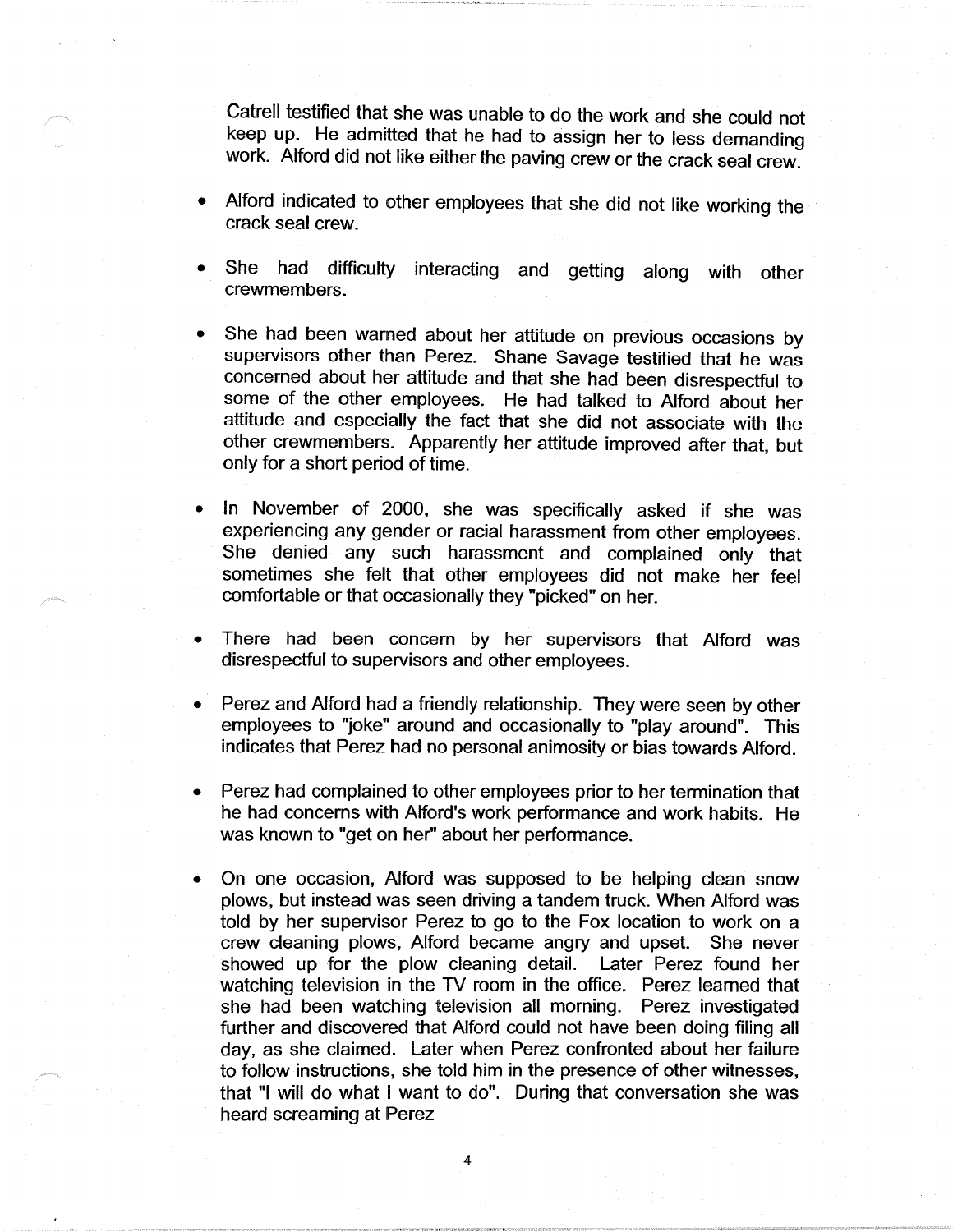- Other employees testified that they have never seen Perez harass Alford. Likewise, they have never heard Alford complain about being harassed.
- Alford had a history of questioning authority and orders from Perez as well as other supervisors. This was often seen as insubordination.
- The decision to terminate was not made by Perez. Nor did he have input into the decision. Mr. Steve Garcia, the director of street maintenance, made the decision to terminate Alford. The decision was based upon problems with her work performance.

#### **DISCUSSION AND CONCLUSIONS OF LAW**

#### Applicable law

Ms. Alford was a probationary employee. As such she is subject to termination at any time for any reason, without cause, except for discrimination.<sup>2</sup>

The City Charter, C5.25 (4) and CSR 2-104, and 2-10 (b) (4) requires the Hearing Officer to determine the facts in this matter "de novo". The Colorado Courts have held that this requires an independent fact-finding hearing considering evidence submitted at the de novo hearing and a resolution of factual disputes. Turner v. Rossmiller, 35 Co. A. 329, 532 P. 2d 751 (Colo. Ct. of App., 1975).

It is well established that the party advancing a position or claim has the burden of proving that position. In civil proceedings, including administrative hearings such as this, that burden is by a "preponderance of the evidence". To prove something by a "preponderance of the evidence" means to prove that it is

# <sup>2</sup> CSR §5-61 provides:

Employees in Employment Probationary Status

- An employee in employment probationary status:
- 1) May be terminated or demoted at any time for any reason without cause except for discrimination as defined in Rule 19, APPEALS.
- 2) May not appeal any decision relating to his or her employment, including termination, except for alleged discrimination.

CSR §16-53 provides:

A. Employees separated or dismissed during probation. During the probationary period following employment or re-employment appointment, separation or dismissal by the appointing authority shall be final. However, such action may be appealed only on the grounds of alleged discrimination because of race, color, religion, national origin, sex age, sexual orientation, disability, or political affiliation, in accordance with Rule 19 Appeals. The employee shall be given written notice of separation or dismissal on or before the effective date. A written confirmation of the separation or dismissal shall be mailed to the address of record of the employee within two (2) working days after the effective date.

5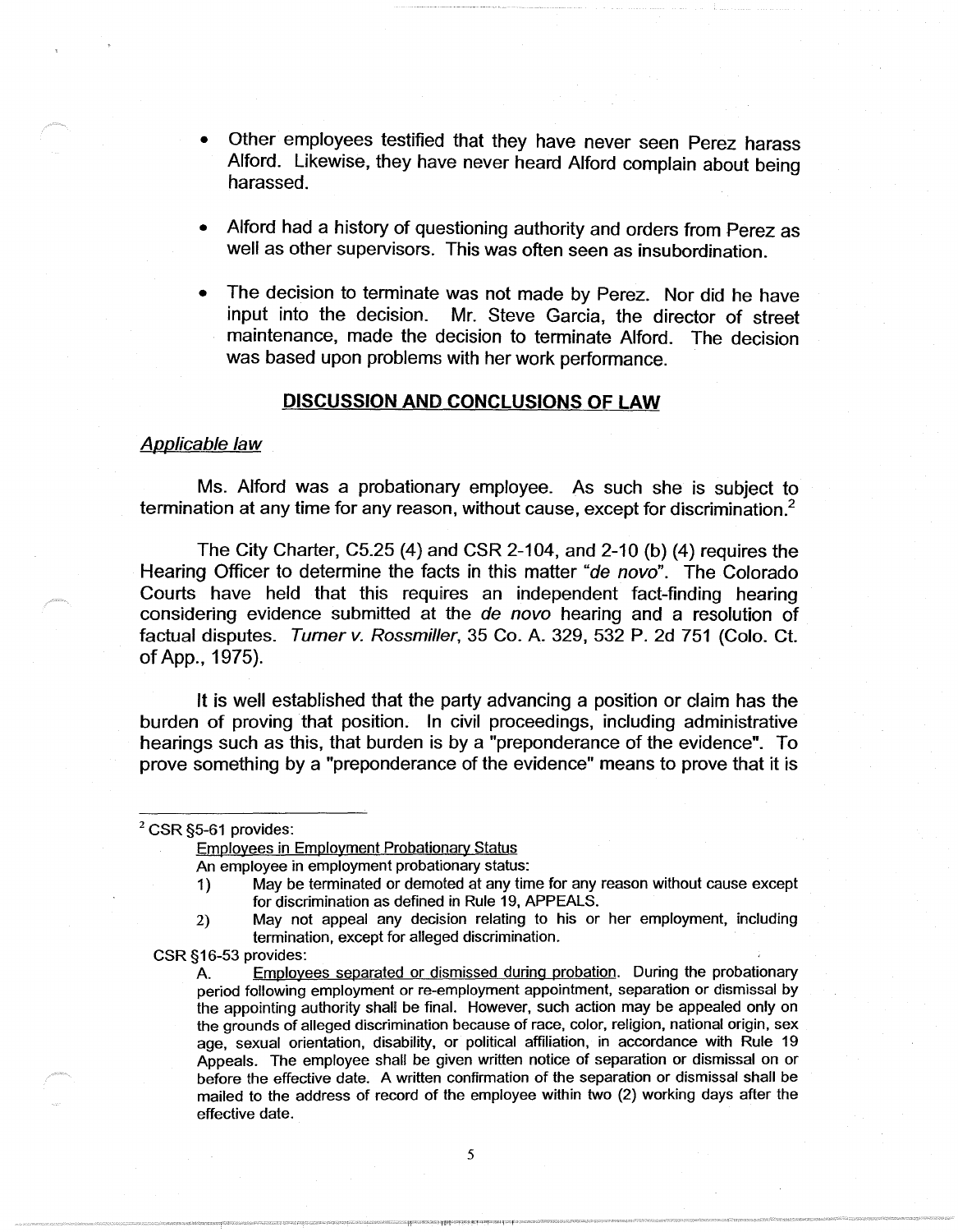more probably true than not. $3$  The number of witnesses testifying to a particular fact does not necessarily determine the weight of the evidence.<sup>4</sup>

In this case, Alford claims discrimination and accordingly bears the burden of proving, by a preponderance of the evidence, that her termination was based upon discrimination.

#### Analysis of evidence presented

In this case, Appellant's evidence, in support of her contention that her termination was based upon discrimination, either sex or race, is not persuasive. First and foremost, any alleged improper comments or conduct by her supervisor Perez are of little value, since the decision to terminate was clearly not made by him. Although he did precipitate the investigation into her conduct, the decision to terminate was ultimately made by someone in higher command, Mr. Steve Garcia. There is a dearth of evidence that would support a conclusion that Garcia had made any improper comments or was in any way biased towards either women or African Americans.

Some of the comments by her supervisor Perez, if in fact made, were improper and evidence of poor judgement. Comments like "little girl" and "calling your daddy" can be viewed as being in poor taste. However, given the context of a work crew such as this, they are not necessarily indicative of bias. They do not, taken as a whole and without much more, support a conclusion that Perez was biased against either women or African Americans.

Moreover, the evidence suggests that Perez had a normal and appropriate working relationship with Alford prior to taking over as her supervisor. He joked around with her and apparently she responded in kind. She did not complain about his conduct. Only when he began giving her orders did their relationship become strained. This evidence suggests that any problems between the two were not race or gender based.

On the other hand, the Agency had ample and legitimate reason to not want to continue Alford's employment. She was insubordinate, and had continually evidenced a poor attitude. She refused instructions and insisted on doing what she wanted. Most important of all, she was physically incapable or unwilling to do the type of heavy lifting required of her position. She had

<sup>3</sup> Colorado Civil Jury Instructions, 3:1. The notes on use of Instruction 3:1 state: Generally, in all civil cases, "the burden of proof shall be by a preponderance of the evidence, ... " citing C.R.S. § 13-25-127.

 $4$  Colorado Civil Jury Instructions, 3:5. The content of this instruction was approved as an instruction in Swaim v. Swanson, 118 Colo. 509, 197 P.2d 624 {1948). The rule stated is also supported by Green v. Taney, 7 Colo. 278, 3 P. 423 (1884) and C. McCormick, EVIDENCE § 339, at 957 {E. Cleary 3 ded. 1984).